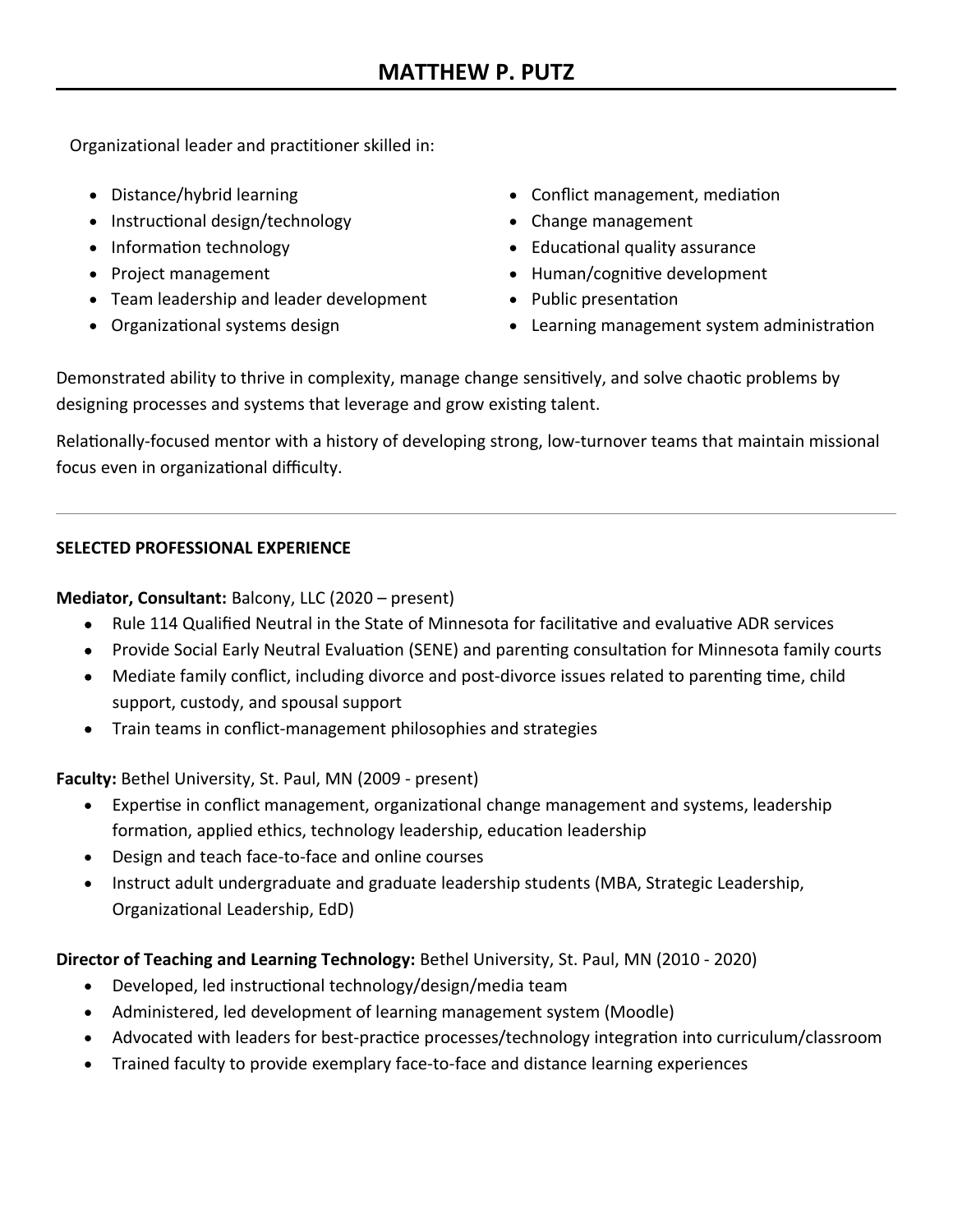#### **Faculty Instructional Technology Consultant:** Bethel University, St. Paul, MN, (2008 - 2010)

- Designed program development process for online programs
- Led Blackboard-to-Moodle transition project
- Trained faculty to provide exemplary face-to-face and distance learning experiences

## **Associate Pastor (Worship and Assimilation):** Century Baptist Church, Bismarck, ND (2000 - 2008)

- Led worship ministry (worship bands, choirs, planning, etc.)
- Led adult education program, including small group system and leadership development process
- Served in administrative and teaching roles, including preaching
- Designed constitution and policy structure
- Developed website and trained office staff to manage it

**Educational/Technical Consultant:** VANTAGEPOINT3, Sioux Falls, SD (2002 - 2008)

- Designed, authored curriculum
- Built, managed web server and site (including store, learning management system)
- Consulted on general educational/technological issues

#### **EDUCATION**

**Doctor of Education (Instructional Technology, Distance Ed):** Nova Southeastern University, Ft. Lauderdale, FL

**Master of Divinity:** North American Baptist Seminary, Sioux Falls, SD

**Bachelor of Music Education (K-12 Instrumental, with honors):** University of North Dakota, Grand Forks, ND

### **FACULTY ACTIVITY (BETHEL UNIVERSITY)**

### **Course Author, Lead Instructor**

*Technology and Leadership* (Bachelor of Organizational Leadership) *Managing Conflict Through Dialogue* (Master of Strategic Leadership) *Worldview, Ethics, and Leadership* (Master of Business Administration, Master of Strategic Leadership) *Higher Education Technology Leadership and Distance Education* (Doctor of Education)

### **Course Author, Instructor**

*Providing Leadership for Educational Technology* (Master of Teaching)

### **Instructor**

*Leading in the Knowledge Economy* (Master of Organizational Leadership) *Leadership Development and Formation* (Master of Strategic Leadership)

**Other Faculty Activity** Dissertation advisor/committee member Directed Studies